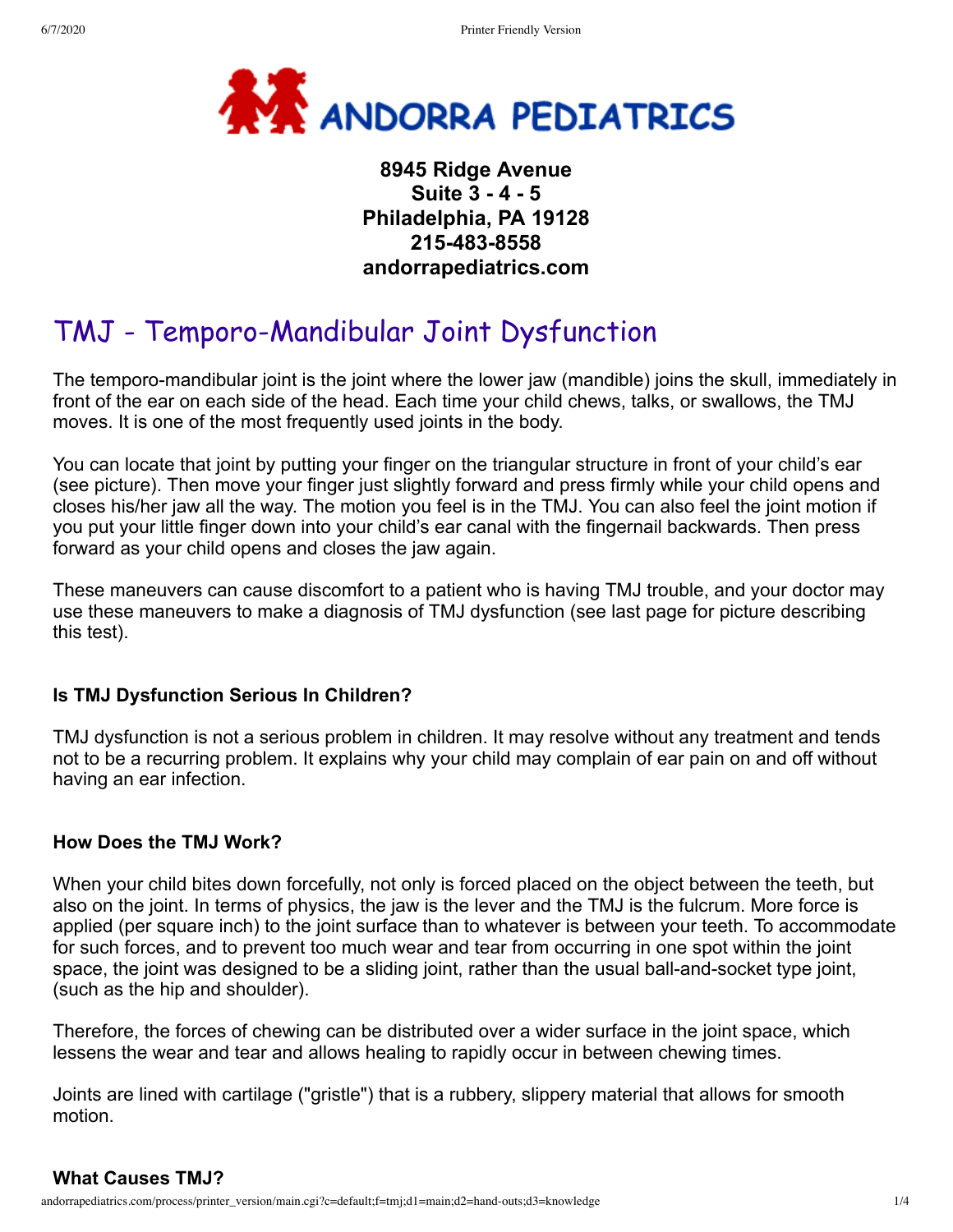If your child clenchs or grinds his/her teeth, the cartilage lining the joint becomes irritated. Chewing gum can cause increased wear. If your child chews only on one side of the mouth, all the pressure is concentrated on one side rather than equally on both sides, and too much wear occurs on the joint of that side. This may occur if there is a cavity on one side that prevents your child from chewing on that side.

Teeth that do not fit together properly are often at fault. This is called an improper "bite." Imagine how much extra pressure the TMJ must endure during each chew when teeth on one side come together before those on the opposite side do.

In each of the above circumstances, a faulty chewing pattern takes place that creates one focus of wear in the cartilage lining of the joint space. This may result in TMJ pain.

## **How Do I Know If My Child Has TMJ Dysfunction?**

- Your child complains of sharp pain when swallowing, yawning, talking or chewing. The usual focus of pain is over the joint, immediately in front of the ear, but pain can also radiate elsewhere. The pain often causes spasm in the adjacent muscles that are attached to the bones of the skull, face, and jaws.
- Your child complains of ear pain that comes and goes. This pain is not associated with cold symptoms or fever. TMJ dysfunction can only be diagnosed when your child is examined and no ear infection is found.
- Your child complains of recurring headaches on the side of the head (the temple), the cheek, the lower jaw, and the teeth.
- Your child complains of ringing, hissing, or buzzing in the ears.
- Your child is not able to fully open or close the jaw when eating, speaking or yawning.
- A popping, clicking or grinding sound occurs when your child's jaws are opened widely.
- Your child has any of the above complaints and is undergoing orthodontic therapy (braces). During orthodontic manipulation of the teeth and jaws, some children will experience TMJ pain. This pain usually resolves without having to stop the orthodontic treatment.

# **How Is TMJ Dysfunction Treated?**

If the TMJ pain is mild, it will probably respond to the following:

- Apply heating pad or hot compresses for 10-15 minutes 3-4 times per day. Encourage your child to open and close his/her mouth 20-30 times after using the hot compresses. This helps to lessen the spasms of the muscles attached to the TMJ.
- Ibuprofen (Motrin and Advil) and acetaminophen (Tylenol) are very effective for reducing pain and inflammation in TMJ.
- Your child's dentist can fit your child with a night brace to open the bite and decrease bruxism (grinding teeth while sleeping.)

## **Can TMJ Dysfunction Be Prevented?**

- Check to see if your child is chewing evenly (top & bottom back teeth are touching at same time).
- Teach your child to stop clenching, gritting or grinding teeth.
- Decrease chewing gum or ice.
- Avoid hard chewy foods.
- Do not bite nails, pens, pencils or other hard objects.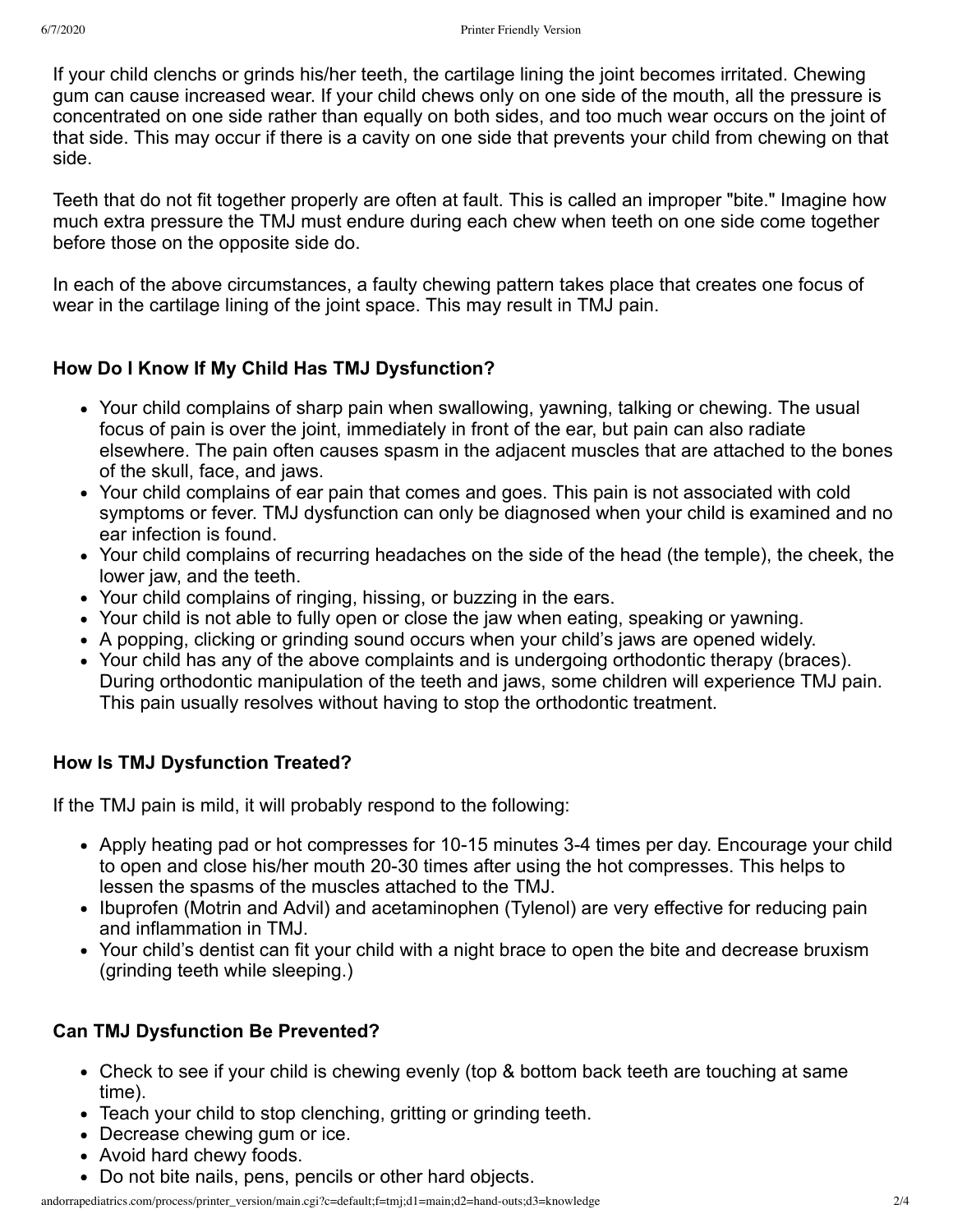- Where possible, eliminate obvious stresses for your child.
- Minimize childhood trauma to the joint by ensuring that appropriate safety gear is worn when playing sports (helmet, face mask, and mouthguards)
- Have your child see a pediatric dentist regularly.

*Adapted from article from American Academy of Otolaryngology-Head and Neck Surgery*

The following picture displays the normal Temporo-Mandibular Joint

# The anatomy of TMJ dysfunction



The temporomandibular joint, which attaches the mandible to the skull, also comprises the outer portion of the anterior external ear canal. Pain is referred to the ear when spasms of the masticatory or pterygoid muscles occur.

The following tests can be used to determine if your child is having TMJ pain. When your child's TMJ is not sore, these tests will not cause any discomfort.